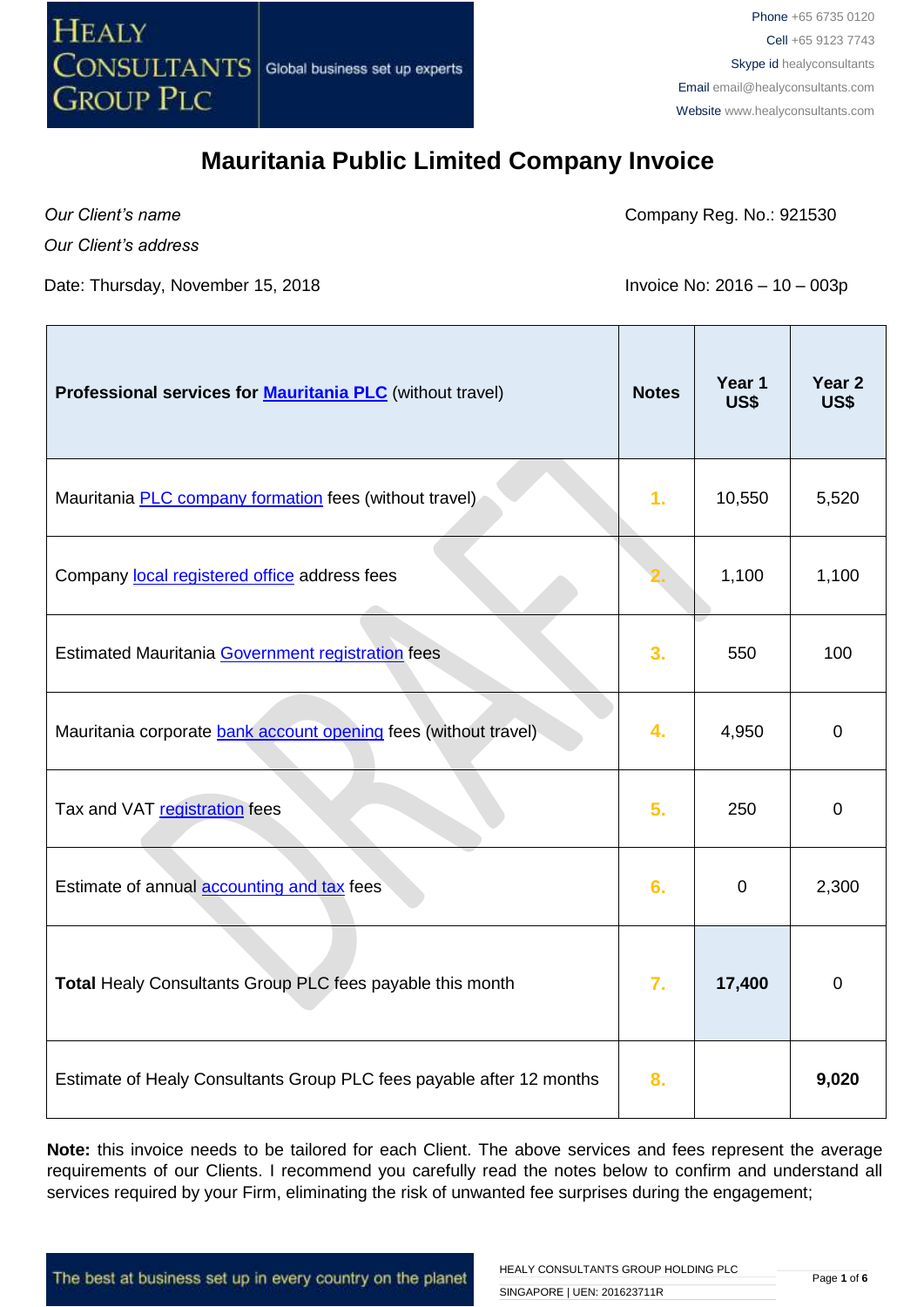

#### *Notes to invoice above*

**1.** Healy Consultants Group PLC fees to efficiently and effectively complete Mauritania company registration within two weeks by **i)** choosing the optimum regulatory license for our Client's business activities; **ii)** filing the company statutes with [Direction des Domaines;](http://www.finances.gov.mr/) **iii)** settling our accountant and lawyer fees and **iv)** preparing a high quality company incorporation application for Commercial Registry (Greffe du Tribunal de Commerce);

All [engagement fees](http://www.healyconsultants.com/company-registration-fees/) (click link) are agreed and paid up front and agree to the fees published on our country web pages. Consequently, there are no hidden fees, surprises or ambushes throughout the engagement. All engagement deadlines are agreed up front in the form of a [detailed project plan,](http://www.healyconsultants.com/index-important-links/example-project-plan/) mapping out [deliverables](http://www.healyconsultants.com/deliverables-to-our-clients/) by week throughout the engagement term;



Every week during the engagement, Healy Consultants Group PLC will email our Client a [detailed status](http://www.healyconsultants.com/index-important-links/weekly-engagement-status-email/)  [update.](http://www.healyconsultants.com/index-important-links/weekly-engagement-status-email/) Our Client is immediately informed of engagement problems together with solutions. Your dedicated engagement manager is reachable by phone, Skype, live chat and email and will communicate in your preferred language;

- **2.** In accordance with [Law No. 2000-05 concerning the Commercial Code](http://www.wipo.int/wipolex/fr/text.jsp?file_id=236577#LinkTarget_7738) of Mauritania, each PLC shall as from the date of its incorporation have a legal registered office in Mauritania, to which all official government communications and notices may be addressed. To comply with this statutory requirement, Healy Consultants Group PLC' Mauritania office will be the registered office address for your company. Thereafter, this address will be used to receive government correspondence including **i)** tax letters; **ii)** notice of the legal annual return and **iii)** all government communications. Most of our Clients wish to place [Healy Consultants Group PLC'](http://www.healyconsultants.com/corporate-outsourcing-services/company-secretary-and-legal-registered-office/) office address on invoices, contracts, websites and business cards;
- **3.** This fee is an estimate of government costs payable during your Firm's engagement. All government fee payments will be supported by original receipts and invoices. Examples of government costs include **i)** submission of the company's deeds and articles of association to the notary; **ii)** filing the company statutes with the [Direction des Domaines;](http://www.finances.gov.mr/) **iii)** registering the company with the Commercial Registry (Greffe du Tribunal de Commerce) and the [National Social Security Fund](http://www.cnss.mr/) (Caisse Nationale de Sécurité Sociale). Following engagement completion, Healy Consultants Group PLC will refund our Client any excess of funds received over actual Government costs paid;
- **4.** Healy Consultants Group PLC will be pleased to open a Mauritania corporate bank account without our Client travel. It is a time consuming task, and Healy Consultants Group PLC will shelter our Client from the associated administrative challenges. As you can appreciate, it is a difficult task to obtain bank account approval through a newly formed company when shareholders, directors and bank signatories reside overseas. Healy Consultants Group PLC will prepare a business plan for the bank to optimize the probability of corporate bank account approval;

Depending on our Client's business and nationality, there is a 20% probability the banks will request a bank signatory to travel for a one-hour bank interview. Healy Consultants Group PLC will try its best to negotiate with the bank for a travel exemption. If our Client must travel to Mauritania for corporate bank account opening, Healy Consultants Group PLC will refund our Client US\$950;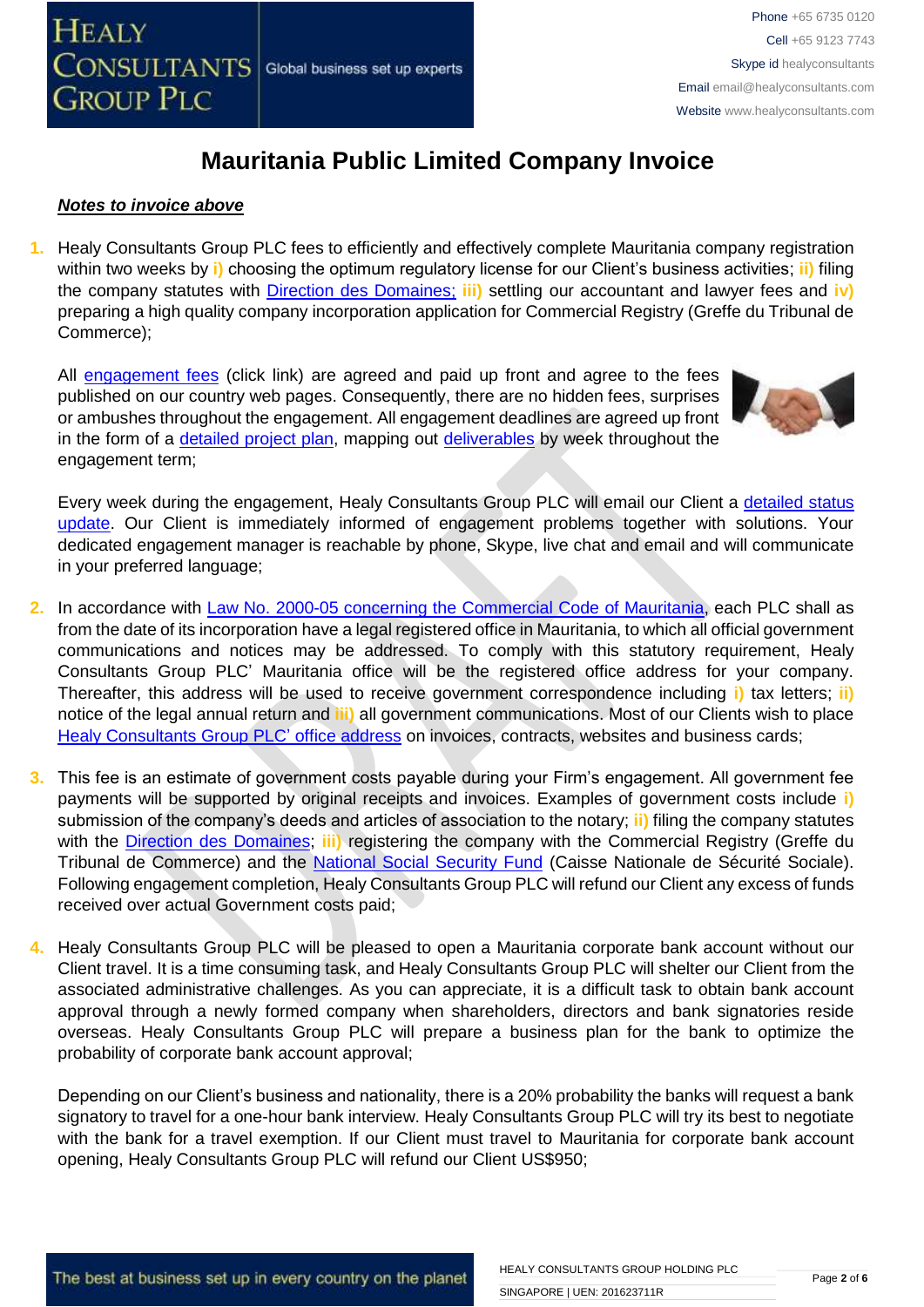

If our Client is not comfortable with only a Mauritania corporate bank account, Healy Consultants Group PLC will be pleased to open [an international corporate bank account](http://www.healyconsultants.com/international-banking/) (click link) outside of Mauritania. Examples include New York, Germany, Liechtenstein, Austria, Bulgaria, South Africa, Australia, London, South America or Dubai. All banks will be top tier banks in these countries with excellent internet banking services. Example of our global banking partners include HSBC, Standard Chartered Bank, Citibank, Barclays, Standard bank, ANZ bank, VTB bank, UBS, Credit Suisse;

The banks enjoys ultimate power of approval of corporate bank account applications. Consequently, guaranteed success is outside of Healy Consultants Group PLC' control. What is inside our control is the preparation and submission of a high-quality bank application that maximizes the likelihood of approval. To date, we enjoy a 100% approval record because of [our global banking relationships](http://www.healyconsultants.com/international-banking/corporate-accounts/) and determination.







Global banks continue to tighten corporate bank account opening procedures, their internal compliance departments completing more thorough due diligence of Clients. Consequently, our Clients should expect the bank account approval period to take up to 4 weeks. Furthermore, global banks now require evidence of proof of business in the country where the corporate bank account will be, including sales contracts or lease agreement;

- 5. In accordance with [Law No. 2000-05 concerning the Commercial Code](http://www.wipo.int/wipolex/fr/text.jsp?file_id=236577#LinkTarget_7738) of Mauritania, each entity must register for corporate tax and VAT at the Direction Générale des Impots;
- **6.** For an active trading company, thes[e accounting and tax](http://www.healyconsultants.com/mauritania-company-registration/accounting-legal/) fees are an estimate of Healy Consultants Group PLC fees to efficiently and effectively discharge your annual company accounting and tax obligations. Following receipt of a set of draft accounting numbers from your company, Healy Consultants Group PLC will more accurately advise accounting and tax fees. For a dormant company, Healy Consultants Group PLC fees are only US\$950;
- **7.** All fees quoted in this invoice correspond to fees quoted [on Healy Consultants Group PLC's](http://www.healyconsultants.com/company-registration-fees/) website. Please review this invoice carefully to identify errors. During the rush of the business day, it is possible that Healy Consultants Group PLC inadvertently made fee calculation errors, typing errors or omitted services or omitted historic fee payments from Clients. In the unfortunate event you identify invoice errors, please revert to me directly re the same. I apologize in advance if I or my staff made invoice errors;
- **8.** Assuming our Clients re-engage Healy Consultants Group PLC in year 2, this fee is an estimate of the fees payable next year, 12 months after the date of company registration;
- **9.** The fees quoted in this invoice are a prediction of the fees required to efficiently and effectively complete this engagement in a timely manner. If during the engagement Healy Consultants Group PLC realizes that the project is more complex than anticipated, requiring a large additional investment of time, my Firm will revert to request additional fees;
- **10.** Engage Healy Consultants Group PLC to [project manage](http://www.healyconsultants.com/project-manage-engagements/) business set up in every country on the planet. We are the best in the [world](http://www.healyconsultants.com/best-in-the-world/) at what we do, timely completing the  $A$  to  $Z$  of every country engagement;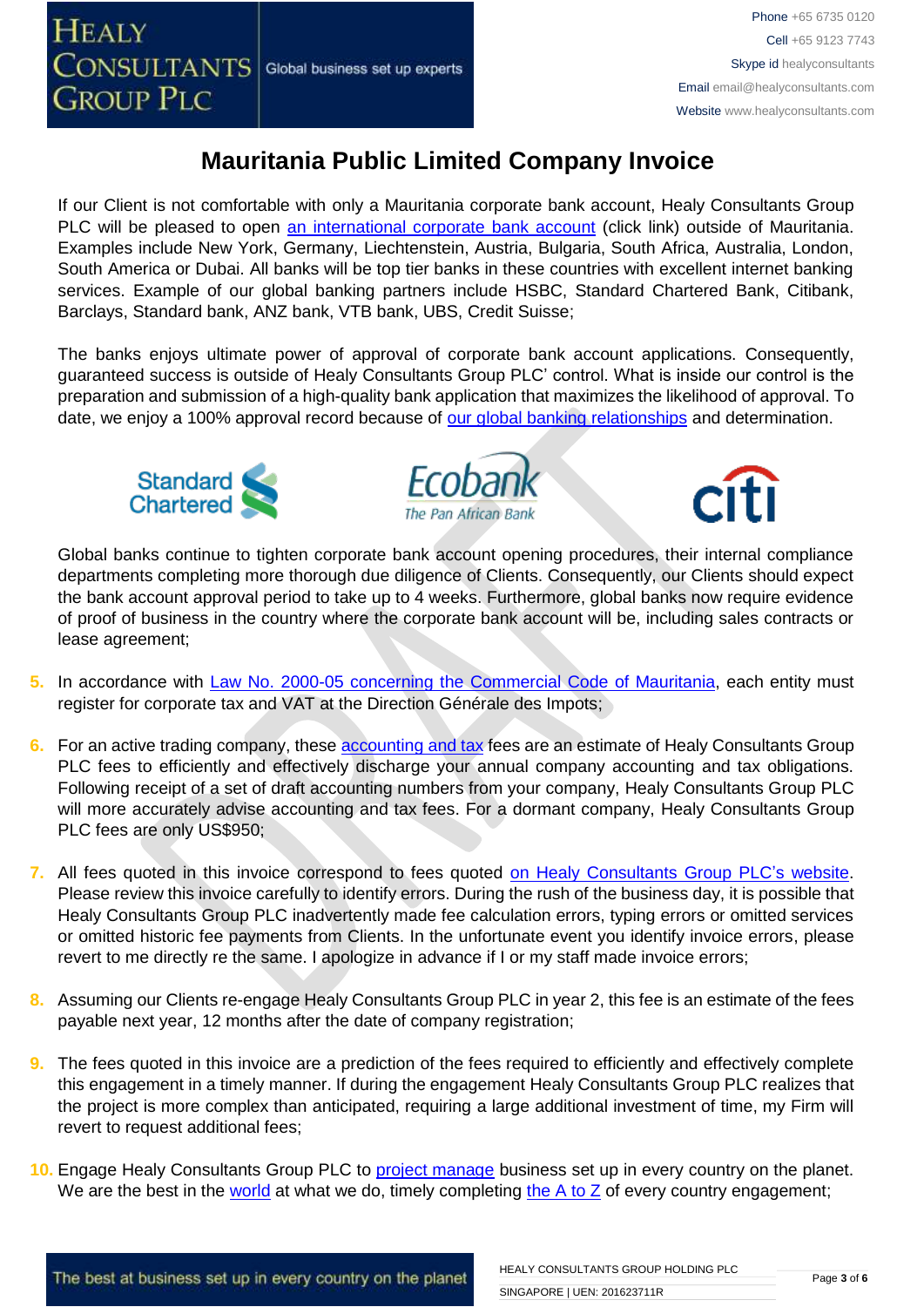

- **11.** In accordance with [Mauritania](http://www.wipo.int/wipolex/fr/text.jsp?file_id=236577#LinkTarget_7738) Company Law, the issued share capital of MRO5,000,000 (equivalent to US\$15,000) must be deposited to the company bank account prior to incorporation of the company. To optimize engagement efficiency and minimize delays, Healy Consultants Group PLC is happy to deposit these funds on behalf of our clients;
- **12.** Depending on our Client's business and nationality, the Mauritanian Government may require a special regulatory license to carry on your business in the country. Healy Consultants Group PLC will assist our Client secure license approval; there may be additional engagement fees. However, the Government enjoys ultimate power of approval of company registrations and business licenses;
- **13.** If our Client and Healy Consultants Group PLC properly plan this engagement, our Clients' will *not* have to travel during this engagement. Healy Consultants Group PLC will efficiently and effectively complete company registration and corporate bank account opening in a timely manner without our Client presence. Instead, our Client will need to **i)** sign and get documents legalized in the embassy in their country of origin and **ii)** courier the originals to Healy Consultants Group PLC office;



- **14.** If our Client requires nominee shareholder and director services [\(click link\),](http://www.healyconsultants.com/corporate-outsourcing-services/nominee-shareholders-directors/) Healy Consultants Group PLC will be pleased to assist. Our fee for professional, passive nominee corporate shareholder amounts to US\$2,100 per annum. Our fee to be both nominee director and shareholder amounts to US\$6,600 per annum. Being the sole shareholders and sole director of a Client's company exposes Healy Consultants Group PLC to reputation, litigation and financial risk;
- 15. If required, Healy Consultants Group PLC will be pleased to assist your firm to secure employee [visa](http://www.healyconsultants.com/corporate-advisory-services/) approvals. Our fee is US\$2,950 for the first employee, US\$1,950 for the second employee, US\$950 per employee thereafter. Our employee visa fees includes preparation of a quality visa application and submitting to the correct Government immigration officers. The Government enjoys ultimate power of approval of visa applications. Consequently, guaranteed success is outside of Healy Consultants Group PLC' control. What is inside our control is the preparation and submission of a high quality immigration visa application that maximizes the likelihood of visa approval;
- **16.** Some of our Clients request Healy Consultants Group PLC to provide temporary shared [office space](http://www.healyconsultants.com/virtual-office/) for 6 months until their preferred business premises is found. If your Firm requires this service, our one-time fee is US\$950. Monthly rental thereafter is paid directly to the landlord, independently of Healy Consultants Group PLC;
- **17.** Monthly, quarterly and mid-year Government tax obligations include monthly and quarterly payroll reporting, VAT and corporation tax return filing. If you need our help, Healy Consultants Group PLC can complete monthly Government reporting for a monthly fee of US\$860. Healy Consultants Group PLC monthly support will include **i)** receive in dropbox the monthly invoices from our Client; **ii)** label monthly bank statement transactions; **iii)** preparation and submission of VAT returns and **iv)** submission of monthly employee payroll reporting;
- **18.** During the engagement, shareholders and directors' documents may need to be translated into the local language; before the Government and Bank approves company registration and corporate bank account opening respectively. Consequently, our Client should budget for possible additional translation and embassy attestation fees. Either our Client or Healy Consultants Group PLC can complete this administrative task;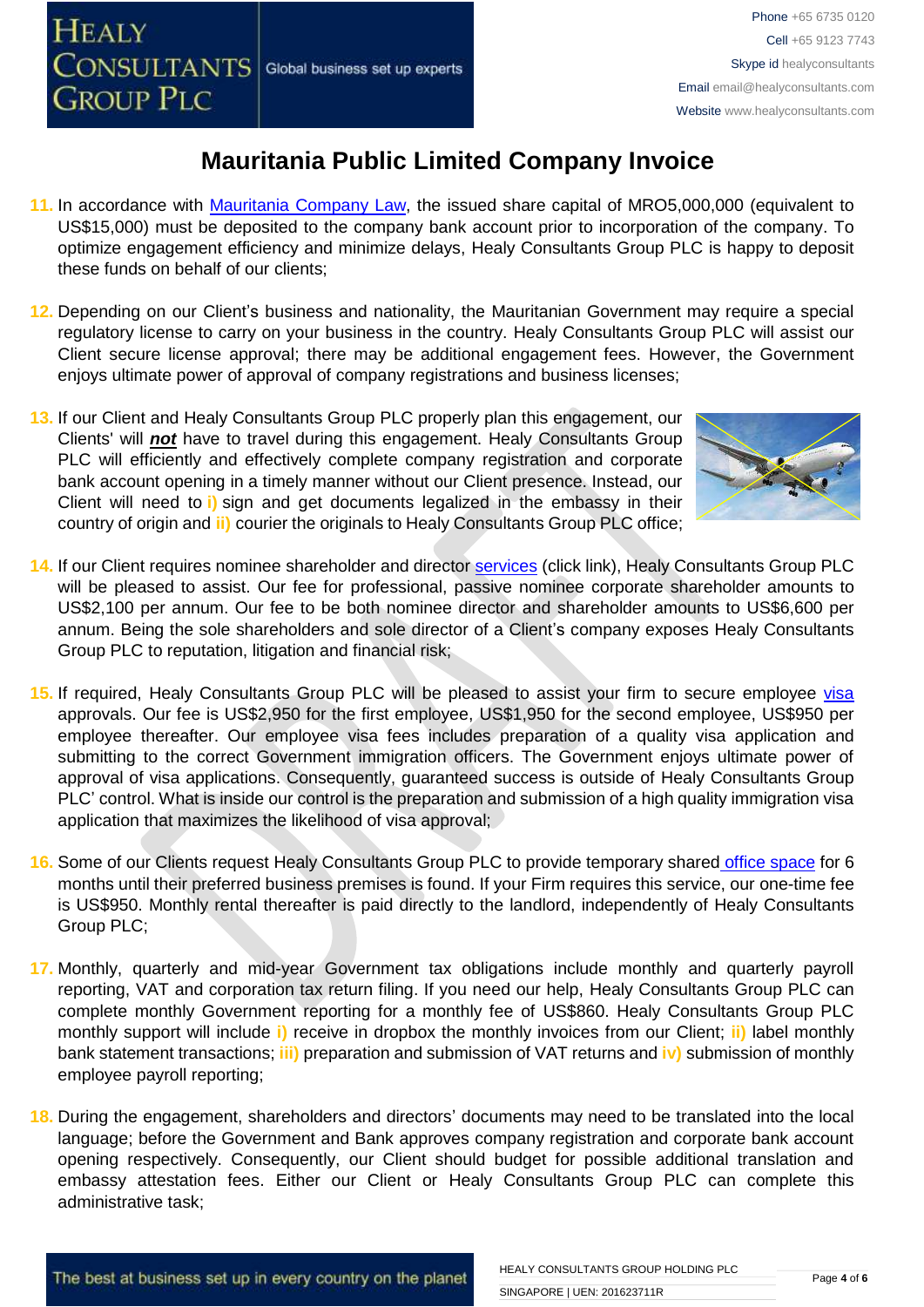As always, Healy Consultants Group PLC will negotiate with all third parties to eliminate or reduce additional engagement costs. For transparency purposes, all third-party fee payments will be supported by original receipts and invoices. Examples of possible third-party payments include **i)** embassy fees; **ii)** notary public costs and **iii)** official translator fees;

- **19.** It is important our Clients are aware of their personal and corporate tax obligations in their country of residence and domicile. Let us know if you need Healy Consultants Group PLC help to clarify your local and international annual tax reporting obligations;
- **20.** Some of our Clients' require an *immediate country solution*. With this strategy, within a day Healy Consultants Group PLC can supply our Client **i)** an existing dormant Mauritanian company number; **ii)** an already approved Mauritanian corporate bank account number and **iii)** a business address. Turnkey solutions are attractive to those entrepreneurs who wish to immediately close a country deal, sign a contract or invoice a customer;
- 
- **21.** As stipulated on our [business website](http://www.healyconsultants.com/) and in section 3 of our engagement letter, Healy Consultants Group PLC will only commence the engagement following **i)** settlement of our fees and **ii)** completion and signing of our legal engagement letter;
- **22.** Healy Consultants Group PLC will only incorporate your company after 75% of [due diligence](http://www.healyconsultants.com/due-diligence/)  [documentation](http://www.healyconsultants.com/due-diligence/) is received by email. Healy Consultants Group PLC will only open a corporate bank account after 100% of the Client's original due diligence documentation is received by courier;
- 23. During the annual renewal engagement with our Client, our in-house Legal and Compliance Department [\(click link\)](http://www.healyconsultants.com/about-us/key-personnel/cai-xin-profile/) reviews the quality and completeness of our Client file. Consequently, Healy Consultants Group PLC may revert to our Client to ask for more up to date [due diligence documentation;](http://www.healyconsultants.com/due-diligence/)
- **24.** To assist our Clients to minimize foreign exchange costs, we offer the payment in SG\$, Euro, Pounds or US\$. Kindly let me know in which currency your Firm prefers to settle our fees and I will send an updated invoice, thank you;
- 25. Some of our Clients' engage Healy Consultants Group PLC t[o recruit \(click link\)](http://www.healyconsultants.com/corporate-outsourcing-services/how-we-help-our-clients-recruit-quality-employees/) local employees. We have a lot of experience in this area and we are quite skilled at securing quality candidates for our Clients';